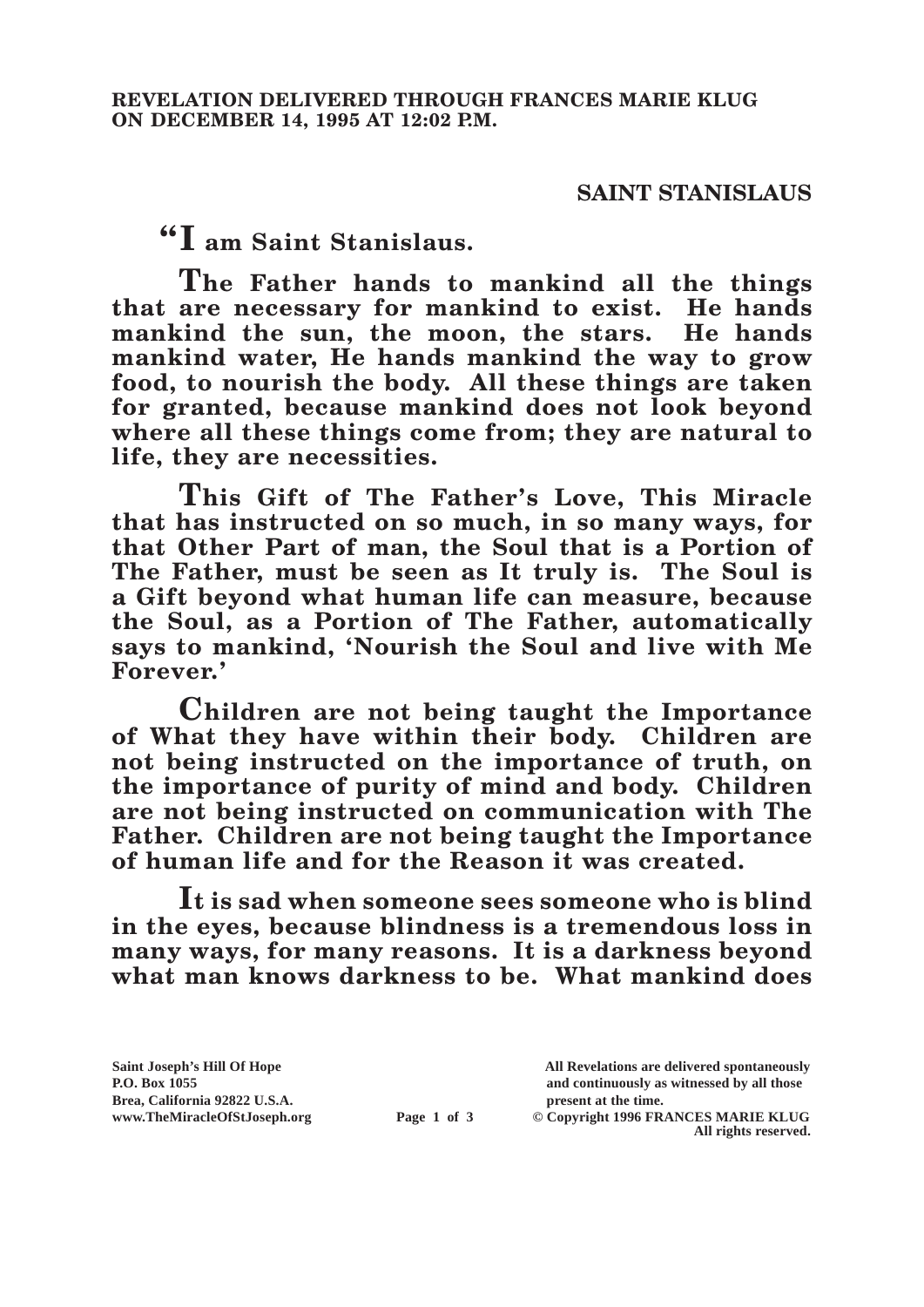**not realize is that sound Spiritual values and sound Spiritual standards, and purity of mind, body and Soul, have been in many ways set aside, ignored, as necessities in everyday life. I ask you, 'Why?' Surely there has to be some answer to My question.**

**The world, in many ways, practices so much diabolical actions, always thinking of the humanistic side that they feel is beneficial to their feelings, or their monetary measures. Humanism, in many ways, has cast aside the Importance of what human life was created for. Some reading This Statement will not truly agree with It, because to them the human part of them is what they cater to and they please more.**

**It is important that mankind, all races, all colors, all creeds, all cultures, all degrees of intelligence, read All that We have passed through This Miracle, instructing mankind in a Personal Way on the Importance of human life, the Generous Gift The Father gave to man in giving human life a Soul.**

**It is difficult for Us to understand why there is not more taught about the Soul, why there is not more Importance put on the Soul, when We hear**  mankind, many ages involved here, say that: 'The **Commandments are Things of the past. They were given thousands of years ago. We live in a modern age.' Human life has not changed. Human life is as it was created, and still has the Goal of the Soul within it. Human life, without a Soul, would be like all other animal life.**

**Logic should tell mankind that as man seeks safety in all facets of life, he should seek safety** 

**Saint Joseph's Hill Of Hope All Revelations are delivered spontaneously P.O. Box 1055 and continuously as witnessed by all those**  Brea, California 92822 U.S.A.<br>
www.TheMiracleOfStJoseph.org<br> **Page 2 of 3** © Copyright 1996 FR. **Page 2 of 3** © Copyright 1996 FRANCES MARIE KLUG **All rights reserved.**